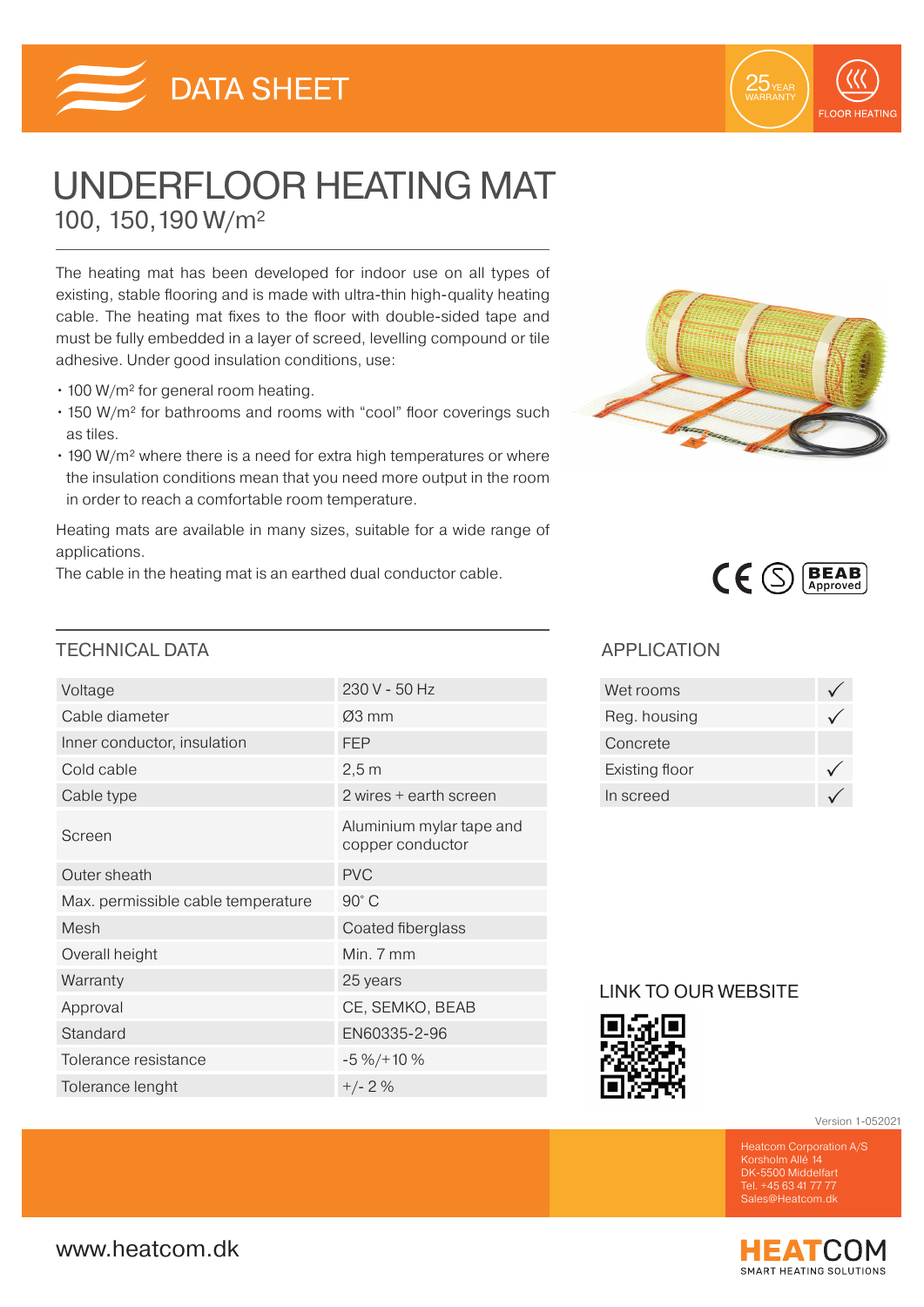## HEATING MAT - 100 W/m²

| <b>PRODUCT DESCRIPTION</b>                                                  | <b>POWER</b> | <b>CURRENT</b> | <b>RESISTANCE</b> |
|-----------------------------------------------------------------------------|--------------|----------------|-------------------|
| Heating Mat Ø3 mm 100 W/m <sup>2</sup> - 1,1 m <sup>2</sup> (0,5 x 2,2 m)   | 110 W        | 0.5A           | $503\Omega$       |
| Heating Mat Ø3 mm 100 W/m <sup>2</sup> - 1,4 m <sup>2</sup> (0,5 x 2,8 m)   | 140 W        | 0,6A           | $386\,\Omega$     |
| Heating Mat Ø3 mm 100 W/m <sup>2</sup> - 2,0 m <sup>2</sup> (0,5 x 4,0 m)   | 200 W        | 0,9A           | $259\Omega$       |
| Heating Mat Ø3 mm 100 W/m <sup>2</sup> - 3,0 m <sup>2</sup> (0,5 x 6,0 m)   | 290 W        | 1,3A           | $180\,\Omega$     |
| Heating Mat Ø3 mm 100 W/m <sup>2</sup> - 4,1 m <sup>2</sup> (0,5 x 8,2 m)   | 400 W        | 1.7A           | $133\Omega$       |
| Heating Mat Ø3 mm 100 W/m <sup>2</sup> - 4,9 m <sup>2</sup> (0,5 x 9,8 m)   | 480W         | 2,1A           | $110\Omega$       |
| Heating Mat Ø3 mm 100 W/m <sup>2</sup> - 5,8 m <sup>2</sup> (0,5 x 11,6 m)  | 580W         | 2.5A           | $91\Omega$        |
| Heating Mat Ø3 mm 100 W/m <sup>2</sup> - 7,0 m <sup>2</sup> (0,5 x 14,0 m)  | 680W         | 3.0A           | $77\Omega$        |
| Heating Mat Ø3 mm 100 W/m <sup>2</sup> - 8,3 m <sup>2</sup> (0,5 x 16,6 m)  | 820W         | 3,6A           | $64\Omega$        |
| Heating Mat Ø3 mm 100 W/m <sup>2</sup> - 9,0 m <sup>2</sup> (0,5 x 18,0 m)  | 910W         | 3,9A           | $58\Omega$        |
| Heating Mat Ø3 mm 100 W/m <sup>2</sup> - 10,2 m <sup>2</sup> (0,5 x 20,4 m) | 970W         | 4,2A           | $55 \Omega$       |
| Heating Mat Ø3 mm 100 W/m <sup>2</sup> - 11,5 m <sup>2</sup> (0,5 x 23,0 m) | 1100W        | 4,8 A          | $48\,\Omega$      |
| Heating Mat Ø3 mm 100 W/m <sup>2</sup> - 13,0 m <sup>2</sup> (0,5 x 26,1 m) | 1300W        | 5,6 A          | $41\Omega$        |
| Heating Mat Ø3 mm 100 W/m <sup>2</sup> - 15,0 m <sup>2</sup> (0,5 x 30,1 m) | 1500W        | 6,6 A          | $35\Omega$        |

## HEATING MAT - 150 W/m²

| PRODUCT DESCRIPTION                                                         | <b>POWER</b> | <b>CURRENT</b> | <b>RESISTANCE</b> |
|-----------------------------------------------------------------------------|--------------|----------------|-------------------|
| Heating Mat Ø3 mm 150 W/m <sup>2</sup> - 0,8 m <sup>2</sup> (0,5 x 1,6 m)   | 130W         | 0,6A           | $397\Omega$       |
| Heating Mat Ø3 mm 150 W/m <sup>2</sup> - 1,2 m <sup>2</sup> (0,5 x 2,4 m)   | 180W         | 0,8A           | $301\Omega$       |
| Heating Mat Ø3 mm 150 W/m <sup>2</sup> - 1,4 m <sup>2</sup> (0,5 x 2,8 m)   | 210W         | 0,9A           | $250 \Omega$      |
| Heating Mat Ø3 mm 150 W/m <sup>2</sup> - 1,9 m <sup>2</sup> (0,5 x 3,8 m)   | 290W         | 1,2A           | $186\,\Omega$     |
| Heating Mat Ø3 mm 150 W/m <sup>2</sup> - 2,2 m <sup>2</sup> (0,5 x 4,4 m)   | 320W         | 1,4A           | $165 \Omega$      |
| Heating Mat Ø3 mm 150 W/m <sup>2</sup> - 2,5 m <sup>2</sup> (0,5 x 5,0 m)   | 370W         | 1,6A           | $145\,\Omega$     |
| Heating Mat Ø3 mm 150 W/m <sup>2</sup> - 3,0 m <sup>2</sup> (0,5 x 6,0 m)   | 450W         | 2,0 A          | $118\Omega$       |
| Heating Mat Ø3 mm 150 W/m <sup>2</sup> - 3,4 m <sup>2</sup> (0,5 x 6,8 m)   | 490W         | 2,1A           | $107\,\Omega$     |
| Heating Mat Ø3 mm 150 W/m <sup>2</sup> - 4,0 m <sup>2</sup> (0,5 x 8,0 m)   | 590W         | 2,6 A          | $90\ \Omega$      |
| Heating Mat Ø3 mm 150 W/m <sup>2</sup> - 5,0 m <sup>2</sup> (0,5 x 10,0 m)  | 710W         | 3,1A           | $74\,\Omega$      |
| Heating Mat Ø3 mm 150 W/m <sup>2</sup> -6,0 m <sup>2</sup> (0,5 x 12,0 m)   | 860W         | 3,7A           | $62 \Omega$       |
| Heating Mat Ø3 mm 150 W/m <sup>2</sup> - 6,8 m <sup>2</sup> (0,5 x 13,6 m)  | 980W         | 4,3A           | $54\Omega$        |
| Heating Mat Ø3 mm 150 W/m <sup>2</sup> - 7,4 m <sup>2</sup> (0,5 x 14,8 m)  | 1050W        | 4,6A           | $50\Omega$        |
| Heating Mat Ø3 mm 150 W/m <sup>2</sup> - 8,0 m <sup>2</sup> (0,5 x 16,0 m)  | 1170W        | 5,1A           | 450               |
| Heating Mat Ø3 mm 150 W/m <sup>2</sup> - 9,0 m <sup>2</sup> (0,5 x 18,0 m)  | 1300W        | 5,7 A          | $41\Omega$        |
| Heating Mat Ø3 mm 150 W/m <sup>2</sup> - 10,7 m <sup>2</sup> (0,5 x 21,4 m) | 1530W        | 6,7 A          | $35\,\Omega$      |
| Heating Mat Ø3 mm 150 W/m <sup>2</sup> - 11,3 m <sup>2</sup> (0,5 x 22,6 m) | 1630W        | 7,1 A          | $33\Omega$        |
| Heating Mat Ø3 mm 150 W/m <sup>2</sup> - 12,8 m <sup>2</sup> (0,5 x 25,6 m) | 1850W        | 8,0 A          | $29\Omega$        |
| Heating Mat Ø3 mm 150 W/m <sup>2</sup> - 14,7 m <sup>2</sup> (0,5 x 29,4 m) | 2110W        | 9,2A           | $25 \Omega$       |

Version 1-052021

Heatcom Corporation A/S Korsholm Allé 14 DK-5500 Middelfart Tel. +45 63 41 77 77 Sales@Heatcom.dk